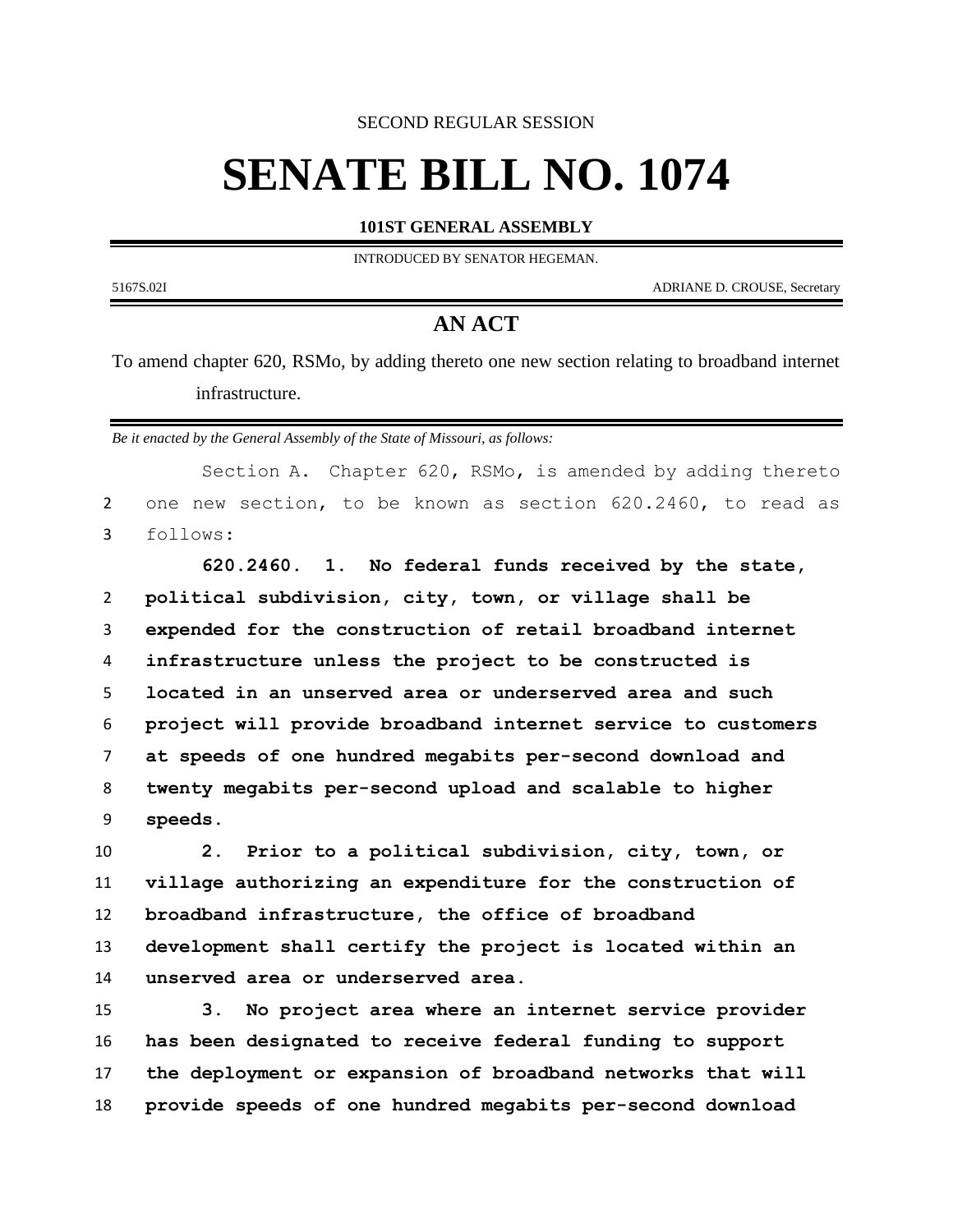**and one hundred megabits per-second upload may be classified as an unserved area or underserved area. However, an area shall be considered an unserved area or underserved area if the federal funding award is forfeited or upon disqualification of the recipient entity awarded federal funding for that geographic area.**

 **4. When the office of broadband development receives a request from a political subdivision, city, town, or village to certify a project is in an unserved area or underserved area, the office shall notify internet service providers of the proposed project prior to the certification of the project.**

 **5. A broadband internet service provider may submit to the department of economic development, within forty-five days of notification by the office of broadband development, a written challenge to an application. Such challenge shall contain information demonstrating that:**

 **(1) The provider currently provides broadband internet service to retail customers within the proposed area;**

 **(2) The provider has taken affirmative steps to begin the process of construction to provide broadband internet service to retail customers within the proposed area; or**

 **(3) The provider has been designated funding through federal programs to support the deployment or expansion of broadband networks in the proposed area that will provide speeds of one hundred megabits per-second download and one hundred megabits per-second upload.**

 **6. Within three business days of the submission of a written challenge, the department of economic development shall notify the political subdivision, municipality, town, or village.**